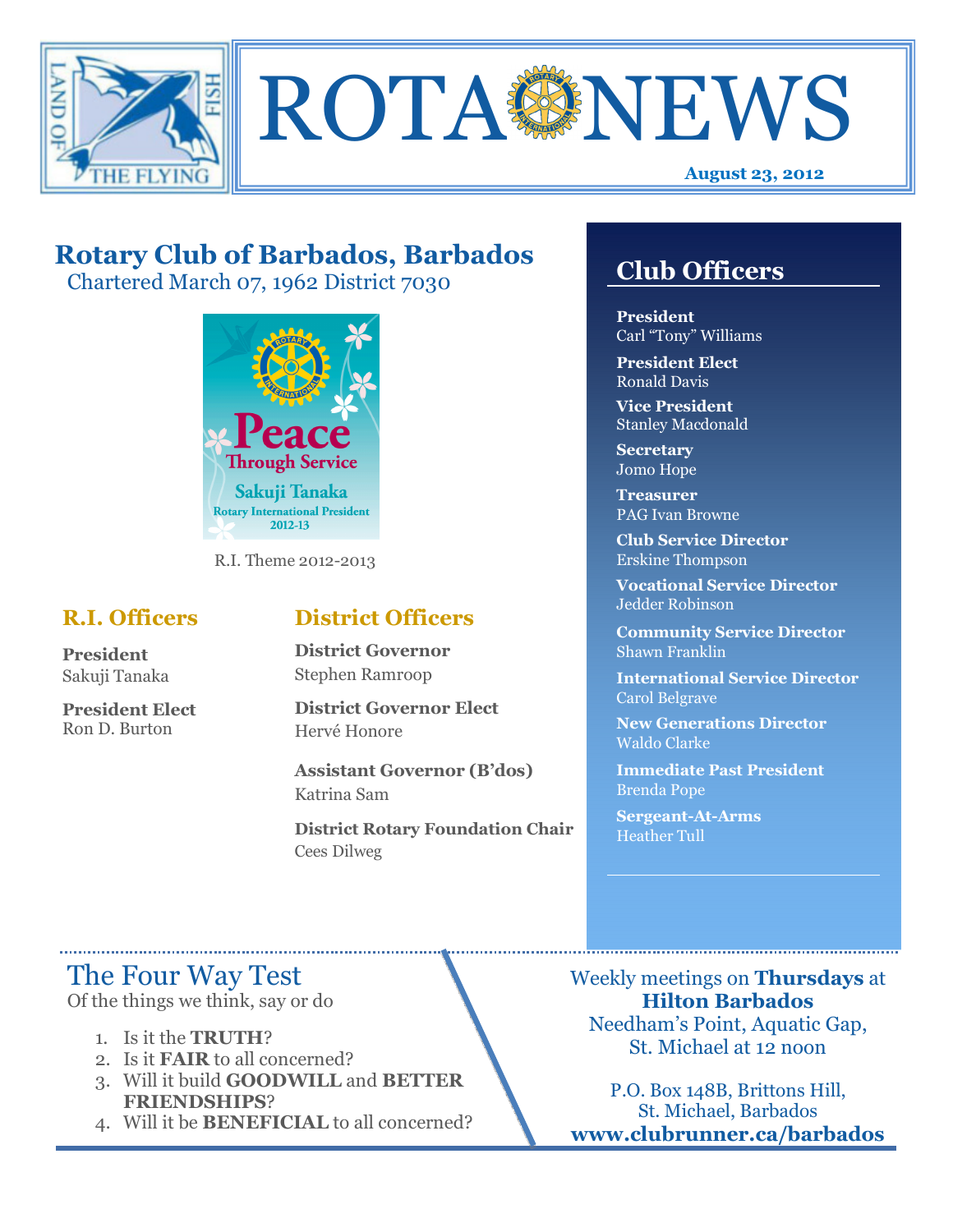# **Activities under President Tony Williams**

## **PROUD MOMENTS:**



Ms. Maureen Holder receives a kiss from Rtn Pop Walker for a well presented talk on Regional Integration. PP Stanley looks on, with PP Orville in the wings, and wishes he'd thought of it!



The men gather around Ms. Maureen Holder after her speech. Most were admiring her wise words.



PP Andrew Bynoe further congratulates Ms. Maureen Holder. Her deep and well analysed presentation was well received.

# **How to make up a missed meeting**

**A** club member must attend or make up at least 50 percent of regular club meetings in each half of the year (though some clubs may have more stringent requirements). Any missed meetings must be made up within 14 days of a regular meeting. If traveling, club members are encouraged to visit clubs in the new area to make up a missed meeting.

Check the *Official Directory* or use the Club Locator to get meeting and contact information. Be sure to call or e-mail before you show up for a meeting.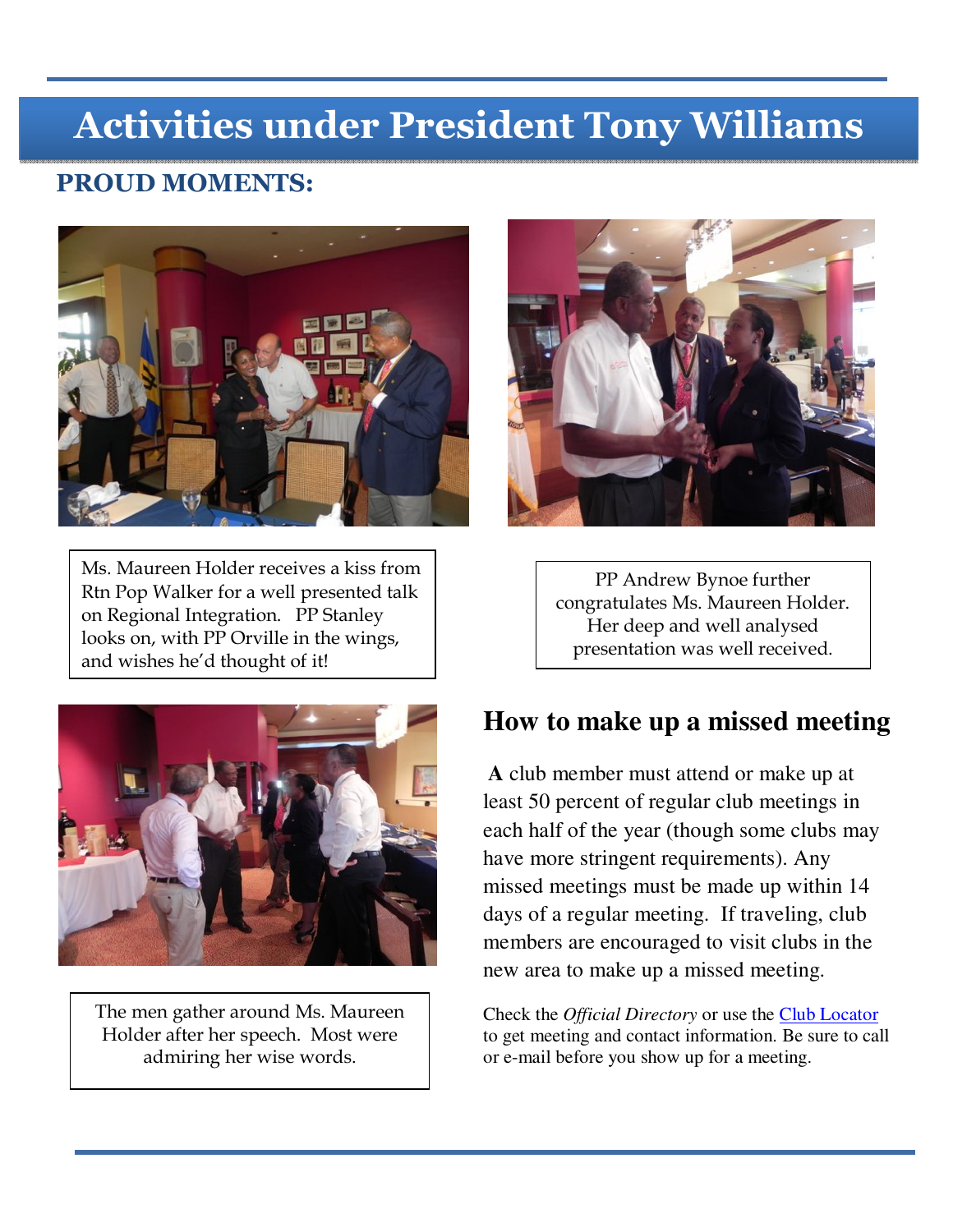# **Important Things You Should Know:**

**President Tony and PP Erskine report on Caribbean Partnership Celebration** 

President Tony and PP Erskine attended the Caribbean Partnership Celebration 2012 at the Hyatt Regency Hotel, Trinidad on July 27 – 28 2012. Also in attendance from Barbados were President Skip and Rtn. Freddie from RCOBW and AG Katrina and President Sonia from RCOBS. Conference Chair Ian Gillette established the three major goals of the Conference. Firstly, to further knowledge of the Caribbean Partnership. Secondly networking of clubs in Zones 33  $\&$  34 and finally to enjoy Trinidadian hospitality.

The live wire Chairman of CPC 2012 PDG Horace McCormack of District 7610 by style, wit and drive identified opportunities for movement of the Rotary ideals across the Caribbean and encouraged all participants to embrace the conference theme and "Catch the Wave". He reiterated the Message from RID Anne Mathews (2012-2014) that "Caribbean Partnership was born as a Twin Club Program in the Rotary of the US Mainland with the Caribbean (Districts, 7000, 7020 and 7030)". One notable success of this initiative was "the mobilization of 400 Clubs in partnerships and a significant number of Matching Grants placed in the three districts" since starting in 2005. PDG Horace's expectation is that CPC 2012 will encourage more clubs to establish partnerships with USA Rotary Clubs and develop great relationships which could lead to Matching Gant projects.

Apart from the usual welcome addresses the other important conference items included key note addresses by Her Excellency Ms. Beatrice Wilkinson Welters, USA Ambassador, and an

Haiti update by PRID Barry Rassin. PDG Lara Quentrall-Thomas teamed up with DGE Hervé Honore and responded excellently to RID Ann Mathews' message that the conference use the opportunity to review preparations for the launch of the new grants model Future Vision. Lara's PowerPoint presentation was one of the high points of the conference. She has promised in partnership with District Trainer Nigel Aqui to visit clubs to arrange special training sessions in preparation for the launch in 2013.

A very tight scheduled allowed only "snap shot" presentations of projects planned and under implementation by various clubs. All three Barbados clubs made presentations. President Tony discussed the PE Ron's School House for Special needs and will be exploring partnership possibilities.

Home Hospitality included a lively, loud and well stocked room at Hyatt Regency, a Party "Trini" style entertainment, cocktail and food, at the lovely home of President Trevor Chan Pak of the Rotary Club of Port of Spain in the hills of Maraval overlooking a beautiful Port of Spain nightscape. All who attended shared the expressed hope in the message of The Honourable Kamla Persad-Bissessar, SC, Prime Minister of the Republic of Trinidad and Tobago that at the conclusion of the conference, "the residents of the communities of the Caribbean and Eastern North America, may look forward to the unfolding of joint service projects, which will offer the hope of a brighter tomorrow."

PP Erskine Thompson

August 13, 2012